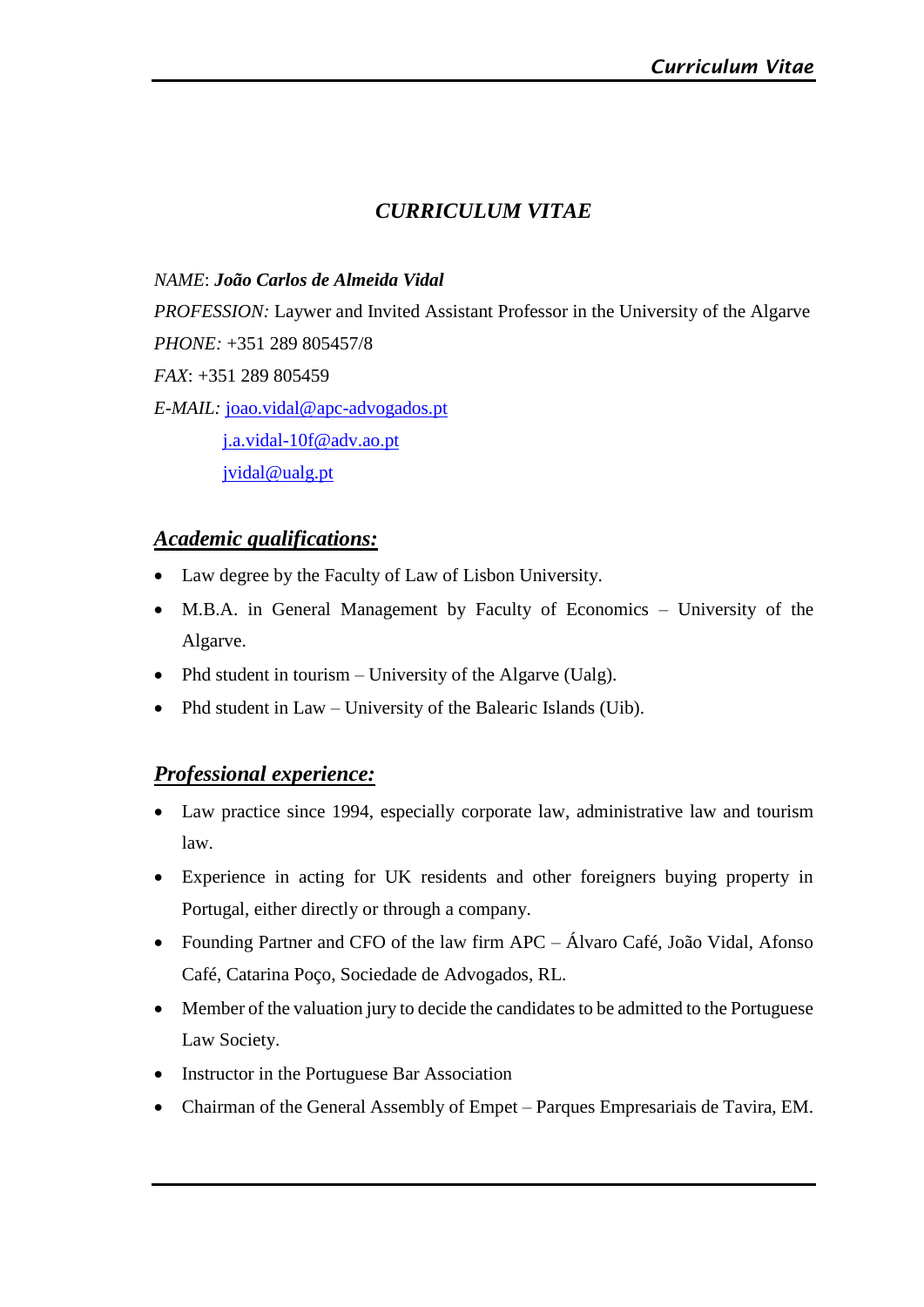• Chairman of the General Assembly of Tavira Verde, EM.

## *Academic experience:*

- Invited Assistant Professor in the Faculty of Economics (University of the Algarve) since 1999, where was/is responsible for the courses of Law I, in Business Management Graduation, Economic Law, in Economy Graduation, Political Science, in Sociology Graduation, and Criminal Process, Education Law, Health Law, Labour Law and Pharmaceutical Legislation and Ethics in various postgraduate and master's courses.
- Member of the Research Centre for Spatial and Organizational Dynamics (CIEO).
- Member of the Research Centre on Sustainability and Wellness on Tourism (CinTurs).
- Investigator in the R&D Research Project Tratamiento Legal del Turismo Colaborativo y Plataformas Online.
- Supervisor of master's theses and member of valuation jury of master's theses.
- Member of the University Senate of the University of the Algarve from July 2001 to March 2009.
- Member of the Assembly of Representatives of the Faculty of Economics, University of the Algarve, from March 2002 to March 2009.
- Member of the General Council of the Foundation for the Development of the University of the Algarve, since 2011.
- Member of the jury of master's thesis defence entitled "The Autarchies in Portugal. municipal management policies in building a winning profile ", as arguer.
- Member of the jury of master's thesis defence entitled "The profile of the President of Faro Town Hall in the Perspective of Electors. A Multidimensional contribution to the Electoral Marketing ", as arguer.

## *Presentations:*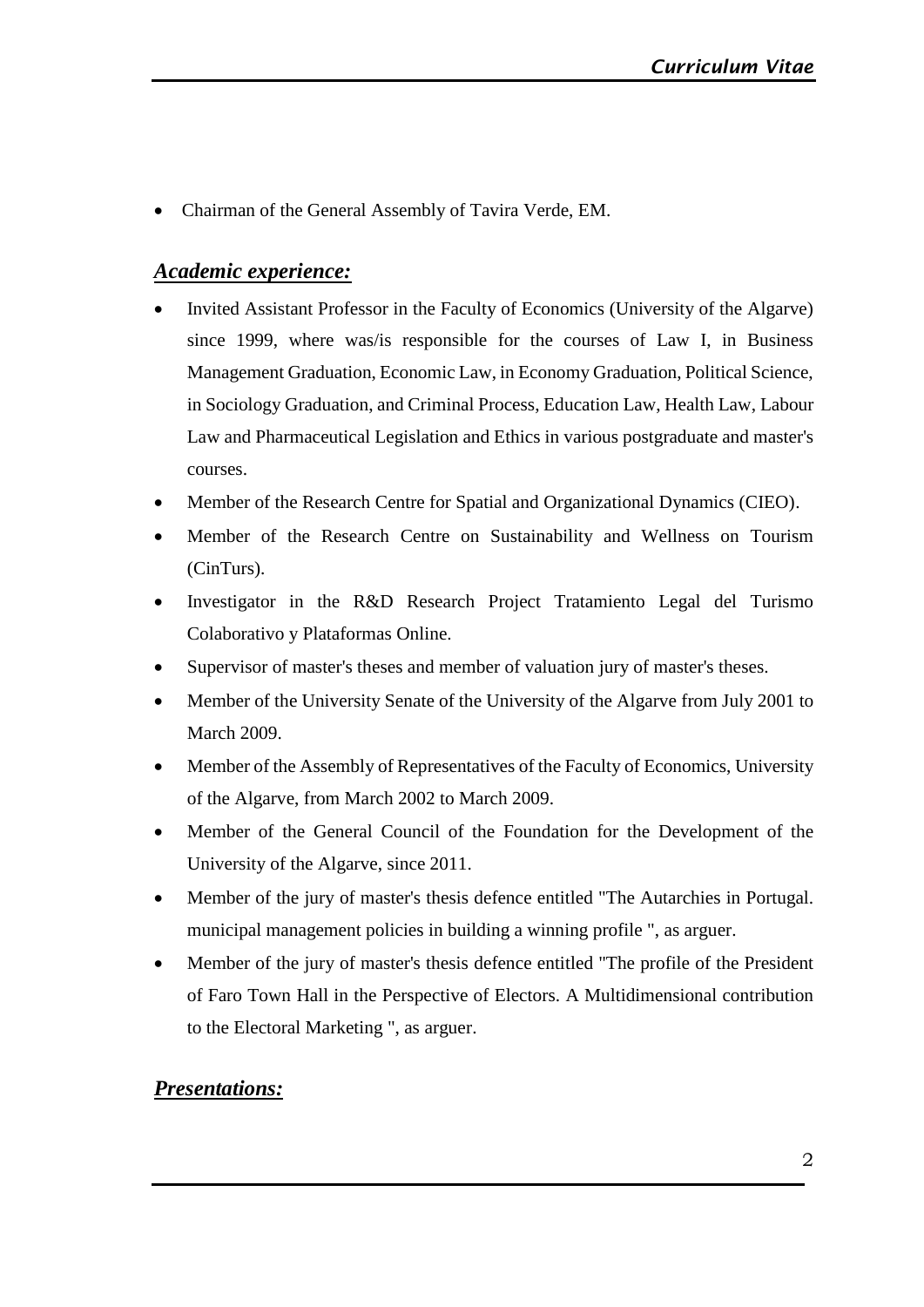- Communication on the 19th IFTTA Conference (International Forum of Tourism and Travel Advocates), held in Portugal from 11 to 14 October 2007, entitled "The Recent Changes of the Portuguese Regulation on Travel Agents"
- Communication on the I Conference Lex Tourist Duriensis held in Lamego on 3 October 2008 under the theme "PINs – Projects of National Interest".
- Communication on the International Seminar on Tourism Law, held in Beja on 6 November 2009 under the theme "Tourism Resorts in Plural Property".
- Communication in the II Meeting on Health of the School of Health Sciences, University of Algarve, held in Faro on 23 and 24 April 2010, entitled "The Responsibility of Health Professionals"
- Co-organized the First International Conference of the Algarve Tourism Law, held at the Faculty of Economics, University of Algarve in Faro, on May 7, 2010.
- Communication on the First International Conference of the Algarve Tourism Law, held in Faro on May 7, 2010, entitled "The Formation of Package Travel Contract in the Directive 314/90 / EEC."
- Communication on the 5th Workshop on Statistics, Mathematics and Computation: Methods and Applications, held in Faro on 11 July 2011, entitled "Arbitration In Tourism And Its Influence On The Performance Of Tourism Organizations".
- Communication on the International Seminar on Tourism Law, held in Beja on June 14, 2012, entitled "Some Predictable Impacts of the New Policy Relative to Consumer Rights in Tourism in Portugal."
- Communication on the International Workshop about Dynamic Packages, held at the Faculty of Law of the University of Salamanca on 30 October 2012, entitled "The responsability of Tourism Companiesin Face of the Dynamic Packaging Problematic: The case of Portugal."
- Communication on the International Workshop about Tourism and New Technologies, held at the Faculty of Law of the University of the Balearic Islands on June 28, 2013, entitled " The responsability of Tourism Companies in Face of the Dynamic Packaging Problematic: The case of Portugal"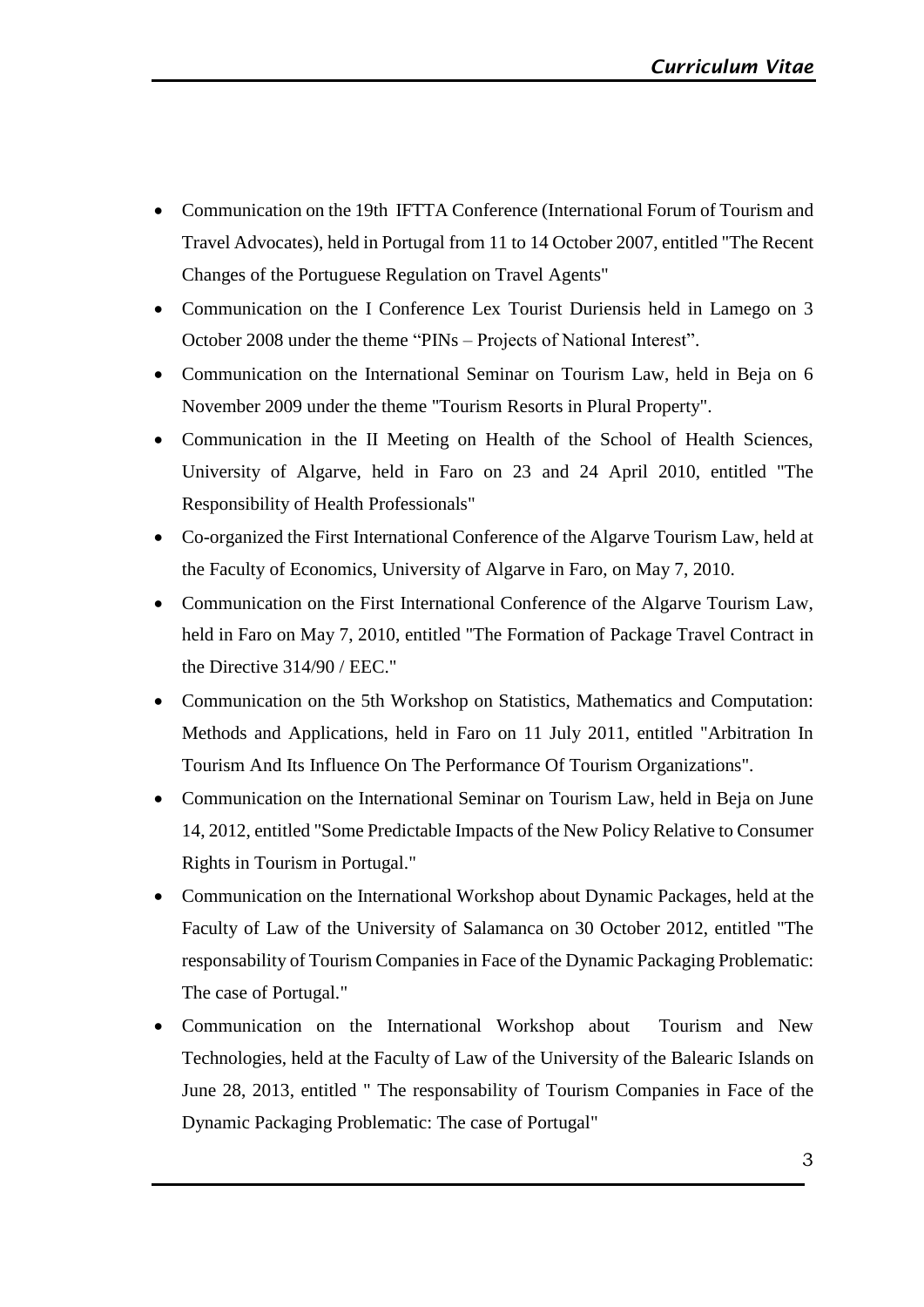- Communication in the International Conference on National Arbitration and International Tourist Consumer Disputes, held in the School of Management, Hospitality and Tourism of the Algarve University days 24 and 25 March 2015 entitled "Arbitration and Tourism in Portugal: A Shy Relationship".
- Communication in the II Conference Lex Tourist Duriensis New Governance, held at the School of Technology and Management Lamego on 10 and 11 April 2015, entitled "The Housing Tourism Companies: From Conceptual Problems to Regulatory Incongruities".
- Communication on behalf of the University of the Algarve, at the Fourth Congress of Criminal Investigation - Prevention and Criminal Investigation on Cybercrime: Challenges of the Twenty-first Century, held at the University of Algarve on 16 and 17 April 2015 under the theme "The Electronic Contracting on Travel: Prospects and Problems".
- Co-organized the Second Luso-Spanish Meeting on Tourism Law at the Faculty of Economics, University of Algarve, on February 25, 2016, and presented a Communication entitled "The Responsibility of Operators and Travel Agencies in the New Package Travel Directive: Innovation or Continuity? "
- Communication on the Round Table about Tourism Law, held at the Cordoba Bar Association (Spain) on April 7, 2016, entitled "The Responsibility of Operators and Travel Agencies in the New Package Travel Directive: Innovation or Continuity?"
- Communication at the International Conference called Interdisciplinarity in Social and Human Sciences, organized by the Research Centre on Space and Organizations (CIEO), held at the University of Algarve on 5 and 6 May 2016, entitled "Dispute, Arbitration and tourism: a multidimensional approach to the analysis of tourism data"
- Communication on the Workshop on Package Travel and Linked Services: The New Directive 2015/2302 of the European Parliament and the Council, held at the Faculty of Law of the University of the Balearic Islands on May 20, 2016 , entitled " The Responsibility of Operators and Travel Agencies in the New Package Travel Directive: Innovation or Continuity?"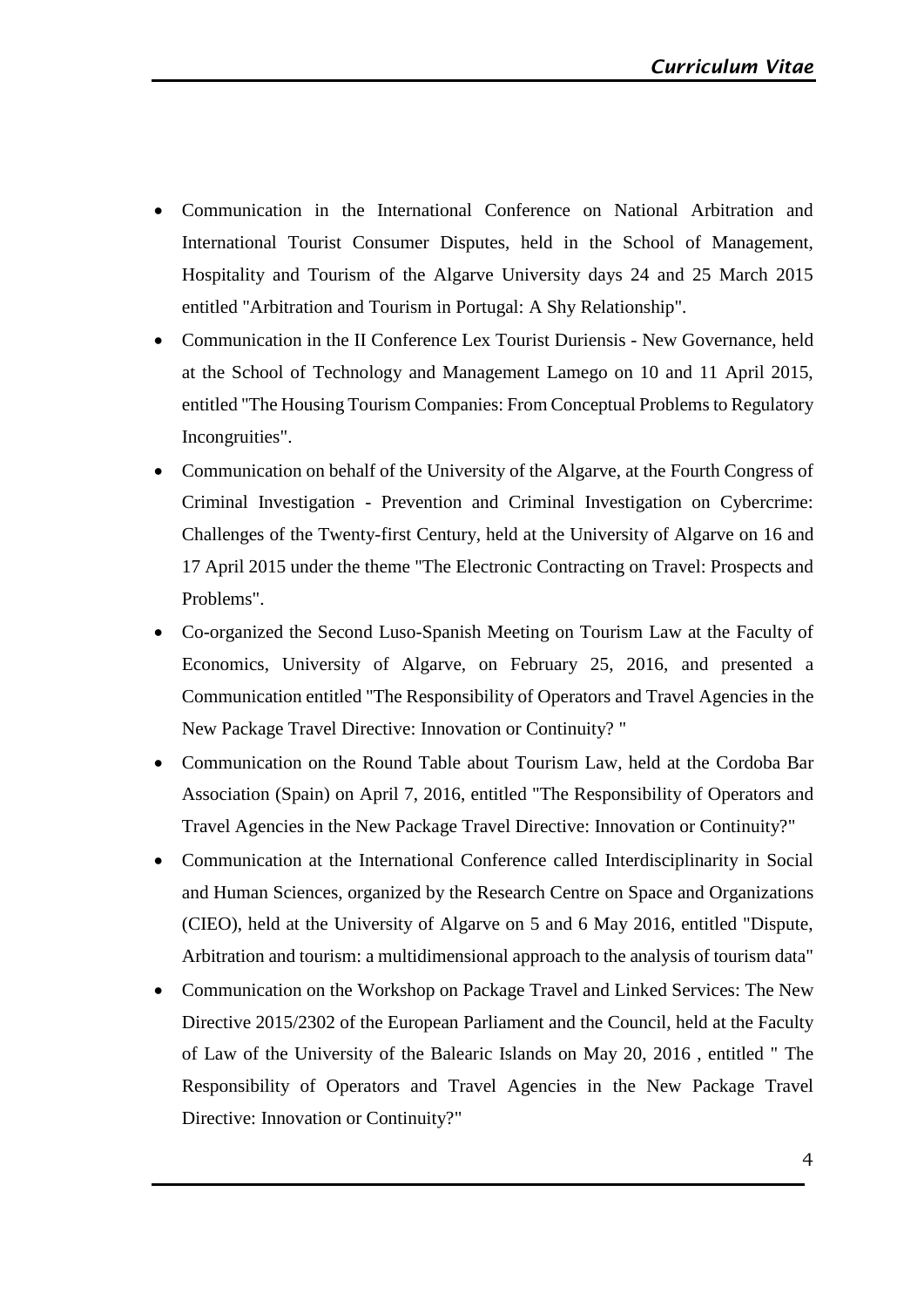- Communication on the International Conference on New Policy Relative to the Organized Travel Directive (Directive 2015/2302 of the European Parliament and of the Council of 25/11), held at the Higher School of Hospitality and Tourism of Estoril / INATEL, on 10 and 11 October 2016, entitled "The Responsibility of Operators and Travel agencies in New Policy About Organized Trips: Innovation or Continuity"
- Communication on the International Conference to commemorate the 10º anniversary of the Bolkestein Directive (Directive 2006/123/EC from the Parliament and the Council of 12/12), held in Escola Superior de Hotelaria e Turismo do Estoril/Teatro da Trindade, on the 12 December 2016, entitled "O Impacto da Diretiva Bolkestein no Alojamento: Análise Crítica."
- Communication in Jornada Internacional Sobre as Ultimas Tendencias en el Mercado Europeo sobre Derecho del Turismo, held in the Faculty of Law of the University of Salamanca on the 14 February 2017, entitled "Turismo Colaborativo: Aproximación a los problemas de responsabilidad"
- Communication in the International Congress for the Legal Aspects of Housing, Ensuring the effective exercise of the right to housing in the EU. Access to adequate and affordable housing for all, Workshop European instruments, policies and jurisprudence, held in Rovira i Virgili University, Tarragona, Spain, on the 27 and 28 April 2017, entitled "Viviendas vacacionales colaborativas: aproximación a los problemas de responsabilidade en la Unión Europea".
- Acted as Discussant in the International Congress for the Legal Aspects of Housing, Ensuring the effective exercise of the right to housing in the EU. Access to adequate and affordable housing for all, Workshop European instruments, policies and jurisprudence, held in Rovira i Virgili University, Tarragona, Spain, on the 27 and 28 April 2017, where have commented the paper entitled "La vivenda y turismo colaborativo, retos del derecho de la unión europea y régimen jurídico en Portugal".
- Communication in the Symposium of Tourism Law in the International Conference for Interdisciplinarity in Social and Human Sciences, organized by the Research Centre for Organizational and Spatial Dynamics (CIEO), University of the Algarve,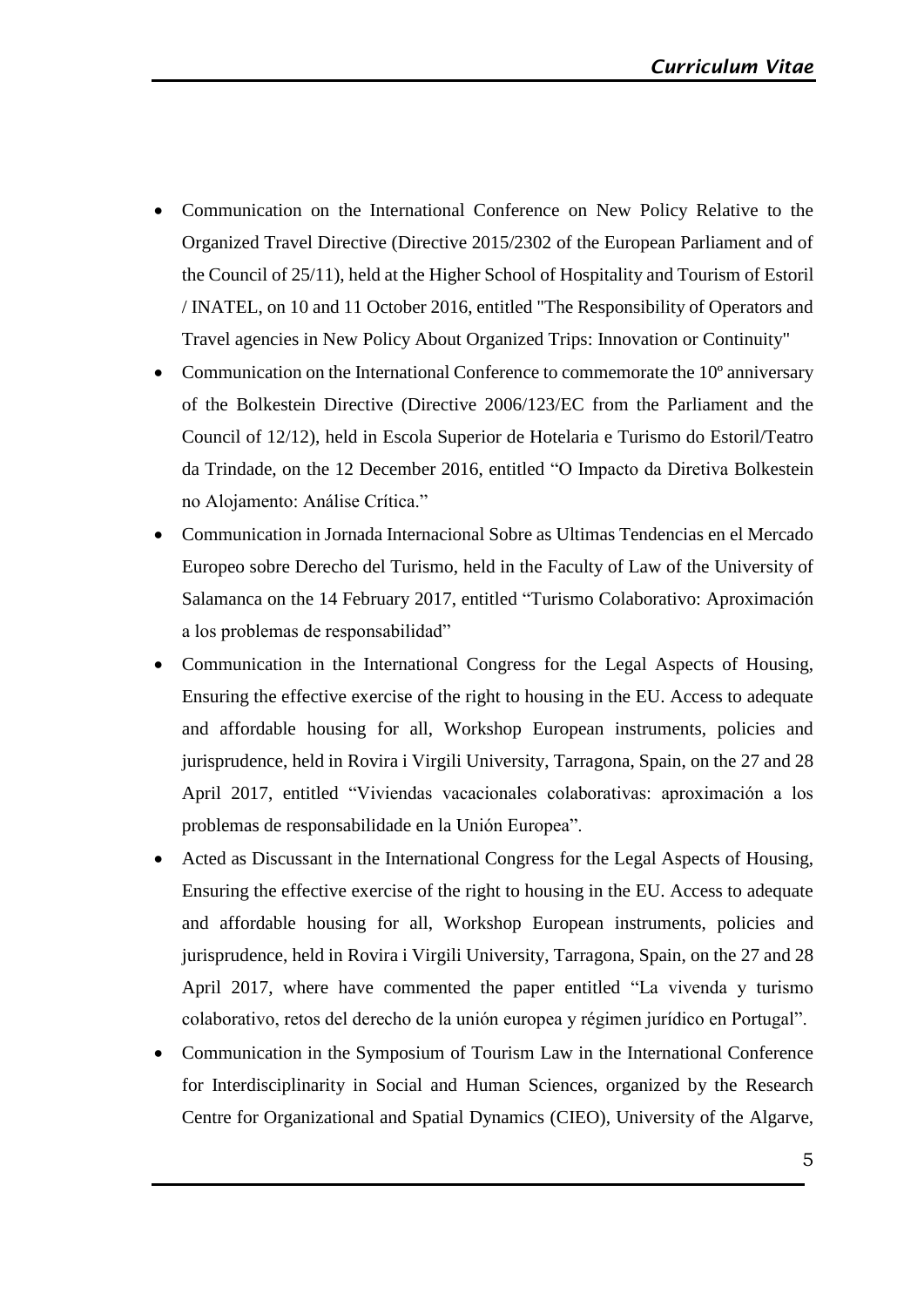on 11 and 12 May 2017, entitled "Turismo colaborativo: uma aproximação aos problemas de responsabilidade".

- Moderator in the Symposium of Tourism Law in the International Conference for Interdisciplinarity in Social and Human Sciences, organized by the Research Centre for Organizational and Spatial Dynamics (CIEO), University of the Algarve, on 11 and 12 May 2017.
- Communication on the Jornada sobre el Impacto de las Plataformas de Alojamiento Turístico, held in the Faculty of Law of the University of the Balearic Islands on the 22 June 2017, entitled "Viviendas Vacacionales Colaborativas: Aproximación a los problemas de responsabilidade - La ventaja de una responsabilidad objetiva".
- Communication in the International Conference on Sustainable Tourism Law and New Package Travel Directive, held in Escola Superior de Hotelaria e Turismo do Estoril/INATEL/Évora, on the 9 and 10 October 2017, entitled "The implications of the draft UNWTO Convention On the Protection of Tourists and the Rights and Obligations of Tourism Service Providers on the intermediaries facilitating the provision of standalone accommodation".
- Communication on the Seminary about Alojamento Local Entre o Turismo e a Locação: Reflexões a Sul, held in Escola Superior de Tecnologia e Gestão do Instituto Politécnico de Beja, on the 16 November 2017, entitled "As plataformas de intermediação no Alojamento Local".

#### *Publications:*

- Co-author of the book "Dynamic Packages: Problems and legal solution in an international perspective", published by Dykinson.
- Co-author of the book "VII International Conference II Conference Lex Tourist Duriensis [New Governance]", published by the School of Technology and Management Lamego.
- Co-author of the paper "A Diretiva (UE) 2015/2302 do Parlamento Europeu e do Conselho na Integração em Rede da União Europeia no Setor do Turismo", published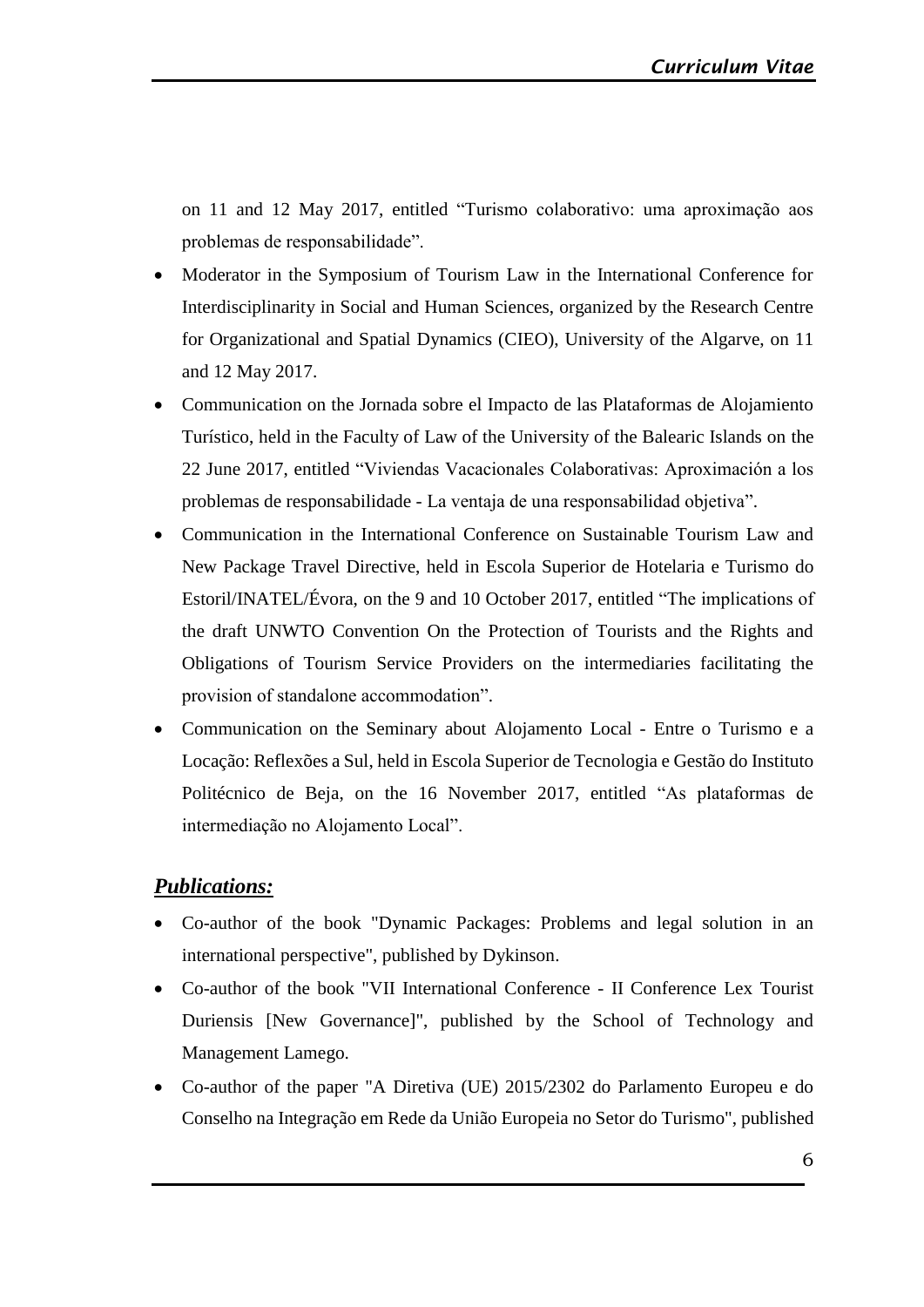in RIDETUR (Revista Internacional de Derecho del Turismo), n.º 1, University of Córdoba (2017).

• Co-author of the book "The New Package Travel Directive", edited by Escola Superior de Turismo do Estoril/Inatel (2017), with the chapter "The Responsibility of Tour Operators and Travel Agencies in The New Package Travel Directive: Innovation or Continuity?".

## *Other Activities:*

- Elected President, in the terms 1997/98, 1999/2000, 2001/2002, 2003/2004, 2005/2006, 2007/2008, 2009/2010 and 2011/2012, of Civis - Association for the Deepening of Citizenship, which has the aim of supporting and strengthening the individual and collective rights of citizens as a tool to enhance social solidarity.
- Member of the Board of the General Assembly of Civis Association for the Deepening of Citizenship in the terms 2013/2014 and 2015/2016.
- Legal Adviser of ECUBAL Empresa Cultural de Barros Brancos, SA, owner of the International School of the Algarve in Lagoa, from 1996 to 2015.
- Director of ECUBAL. Empresa Cultural de Barros Brancos, SA, owner of the International School of the Algarve in Lagoa, from 1998 to 2011, with the responsibility of the Legal Department.
- Chairman of the Board of Directors of ENE. Empresa Nova de Educação, SA, belonging to the Nobel Group Education from June 2014 to June 2015.
- President of the General Assembly of the Sports Club International School of the Algarve from 2000-2015.
- President of the General Assembly of the Social Solidarity Association of the International School of the Algarve since 2000.
- Collaborator, as formator of the Employment and Vocational Training Institute Regional Delegation of the Algarve, having taught the discipline of Law in professional training courses for accounting clerks.